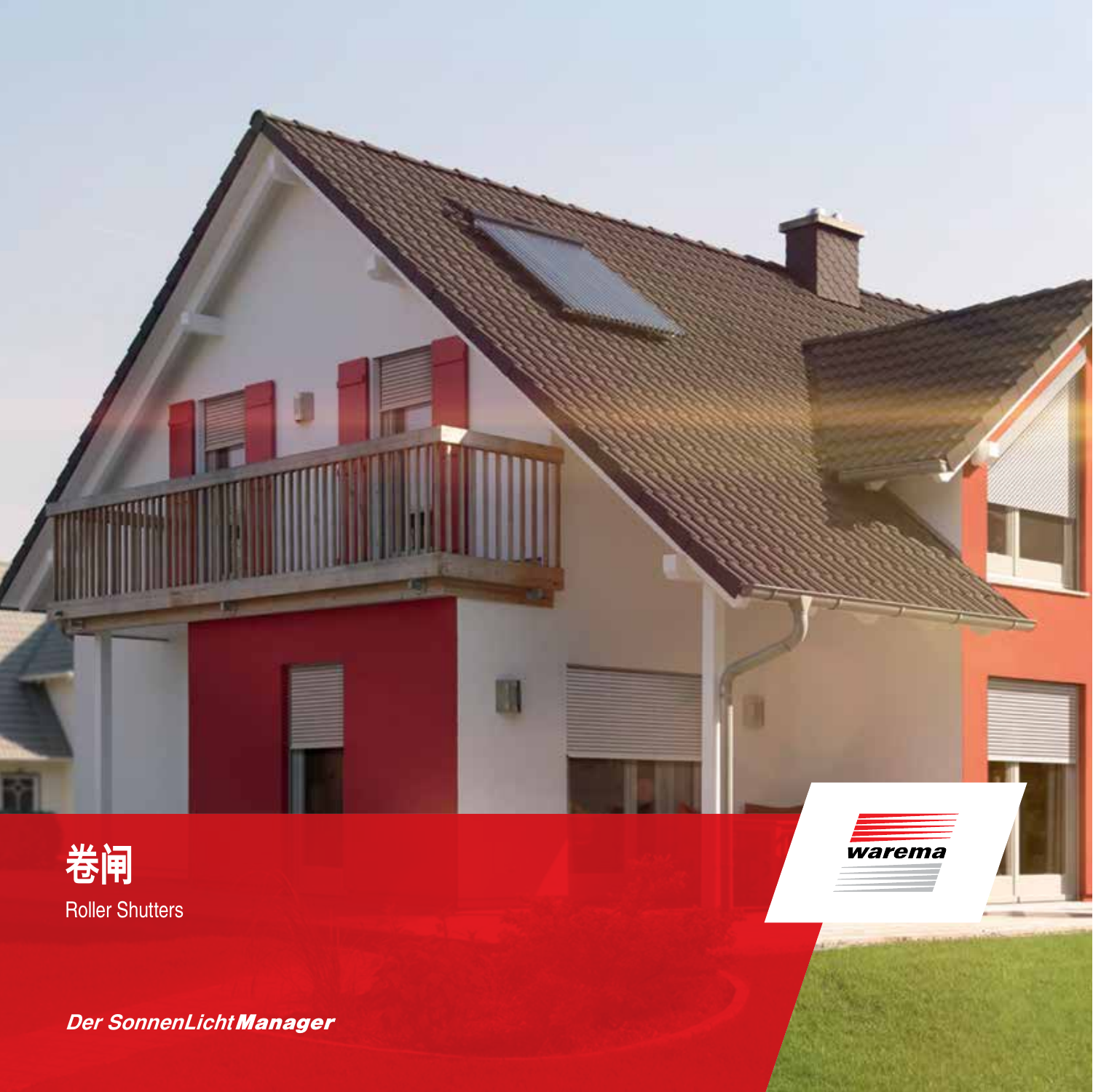# **相信我们产品的多样化功能 Trust our multi-talents**

您是否希望您的家在得到阳光防护的同时,也能保障舒适性和安全性呢? 那么我们向您推荐望瑞门卷闸作为您最理想的解决方案。卷闸的类型多样 化且全色系可选,在有效遮阳的同时,也为您提供值得信赖的防盗及降噪 功能。此外,它们还提供防风和耐候保护。卷闸可实现最佳的热保护,并可 持续改善能量平衡—无论是新建筑物还是翻新建筑均可适用。 Do you want sun protection and at the same time comfort and safety increase inside room? Then we recommend our roller shutter solutions. Available in numerous variants and colours "all-rounder" offer not only effective sun and screening, but also reliable burglary and noise control. In addition, they offer an effective protection against wind and weather. Roller shutter for optimum thermal protection and a sustainable improving the energy balance  $-$  no matter new construction or renovation.

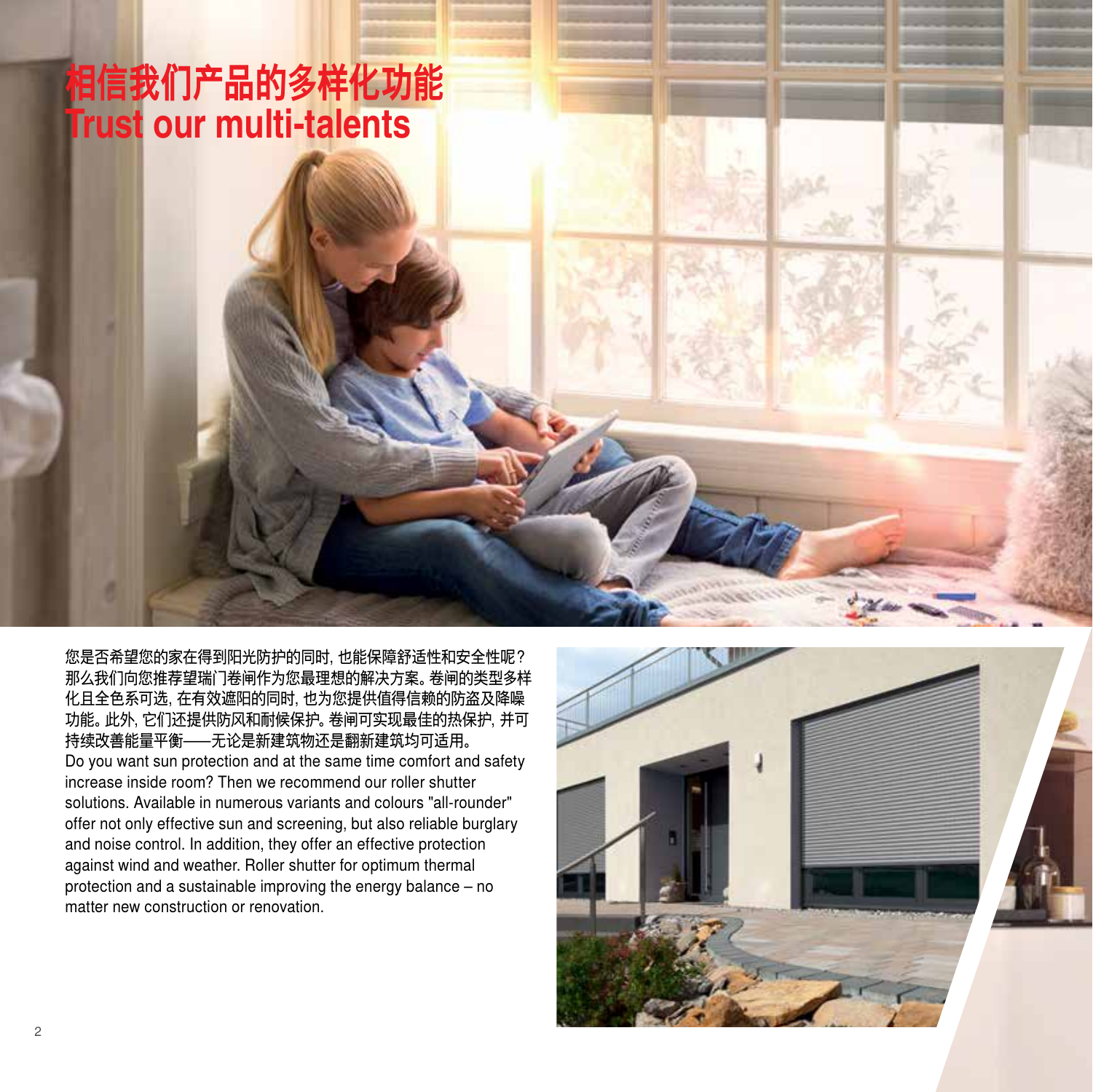#### 安全的落地窗风格

永久性集成的窗玻璃,适用于落地窗,为居住者尤其是儿 童提供可靠的防坠落保护。

#### Secure floor-to-ceiling windows in style

Permanently integrated window pane for floor-toceiling windows, that provides occupants, especially children, with reliable fall protection.



## 集成防坠落:用于卷闸的VisioNeo

……………………………………<br>采光和简约是现代建筑的重要精髓。如今大量立 面的外观都包含落地窗设计。但如果居住者要打 开这个玻璃窗并享受外面的新鲜空气,那么必须 采取有效的保护措施,以防掉出窗外。望瑞门凭 借集成防坠落保护的VisioNeo提供智能组合解 决方案以满足这一需求。

#### Integrated fall protection: VisioNeo for roller shutters

Light and simplicity are the vital essence of modern architecture. A large number of today's facades feature a look that includes floor-to-ceiling windows. But if occupants are to open this glazing and enjoy the fresh air outside, an effective form of protection that keeps them from falling out the window is a must. With its integrated fall protection VisioNeo, WAREMA now offers an intelligent combined solution to meet this need.

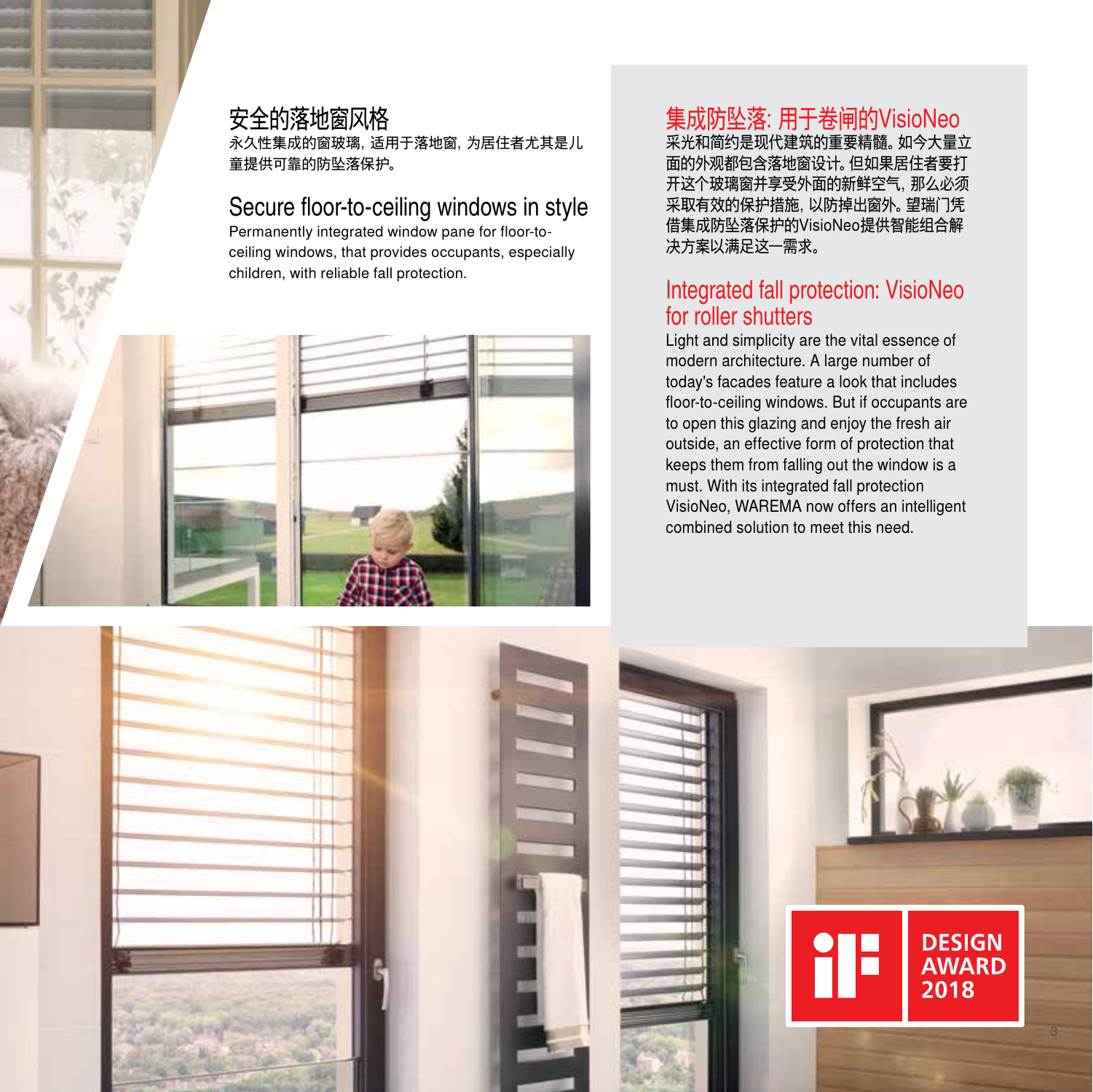

#### 顶装式卷闸

适合新建筑和立面翻新。卷闸提高了房屋的安全 性。是集成通风最简单的解决方案。

#### Top-mounted roller shutters

Good for both new buildings and in facade renovations. Roller shutters improve the security of your own home. Simple option to integrate ventilation elements.

| 最大宽度       | 最大高度        | 最大面积      |
|------------|-------------|-----------|
| Max. width | Max. height | Max. area |
| 3500 mm    | 3500 mm     | $10 m^2$  |

望瑞门Climatronic® 3.0控制系统

- 控制遮阳和采光
- 始终保持最佳的居住环境
- 也可以通过app进行操作

## WAREMA Climatronic® 3.0

- Control of sun shading and lighting
- Optimal feel-good climate at all times
- Operation also possible via app

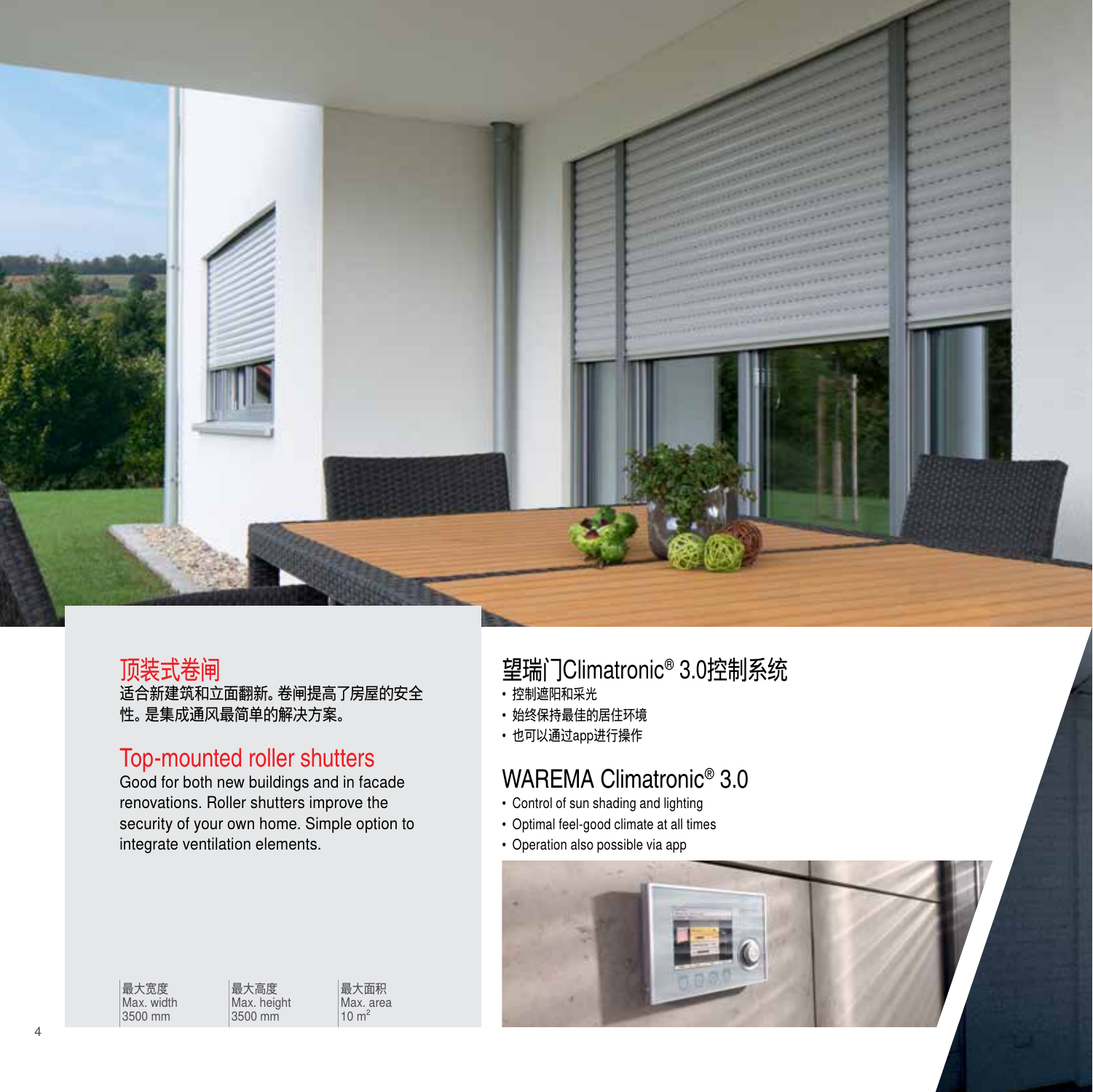## WMS-望瑞门移动控制系统

• 无线遥控

• 通过手持式,壁挂式遥控器或智能手机轻松操作

### WMS – WAREMA Mobile System

- Radio remote control
- Easy operation with handheld, wall-mounted transmitter or smartphone



## 认证过的防盗卷闸

望瑞门的防盗卷闸是根据DIN EN 1627 RC2等 级认证的,能够抵抗入侵者使用武力进入保护区 的任何企图。

#### Certified secruity roller shutters

Burglar-resistant roller shutters from WAREMA are certified in accordance with DIN EN 1627 resistance class (RC) 2 and provide resistance against any attempt by intruders to gain access to protected areas using force.

最大宽度 Max. width 3000 mm

最大高度 Max. height

最大面积 Max. area  $5.6 \text{ m}^2$ 

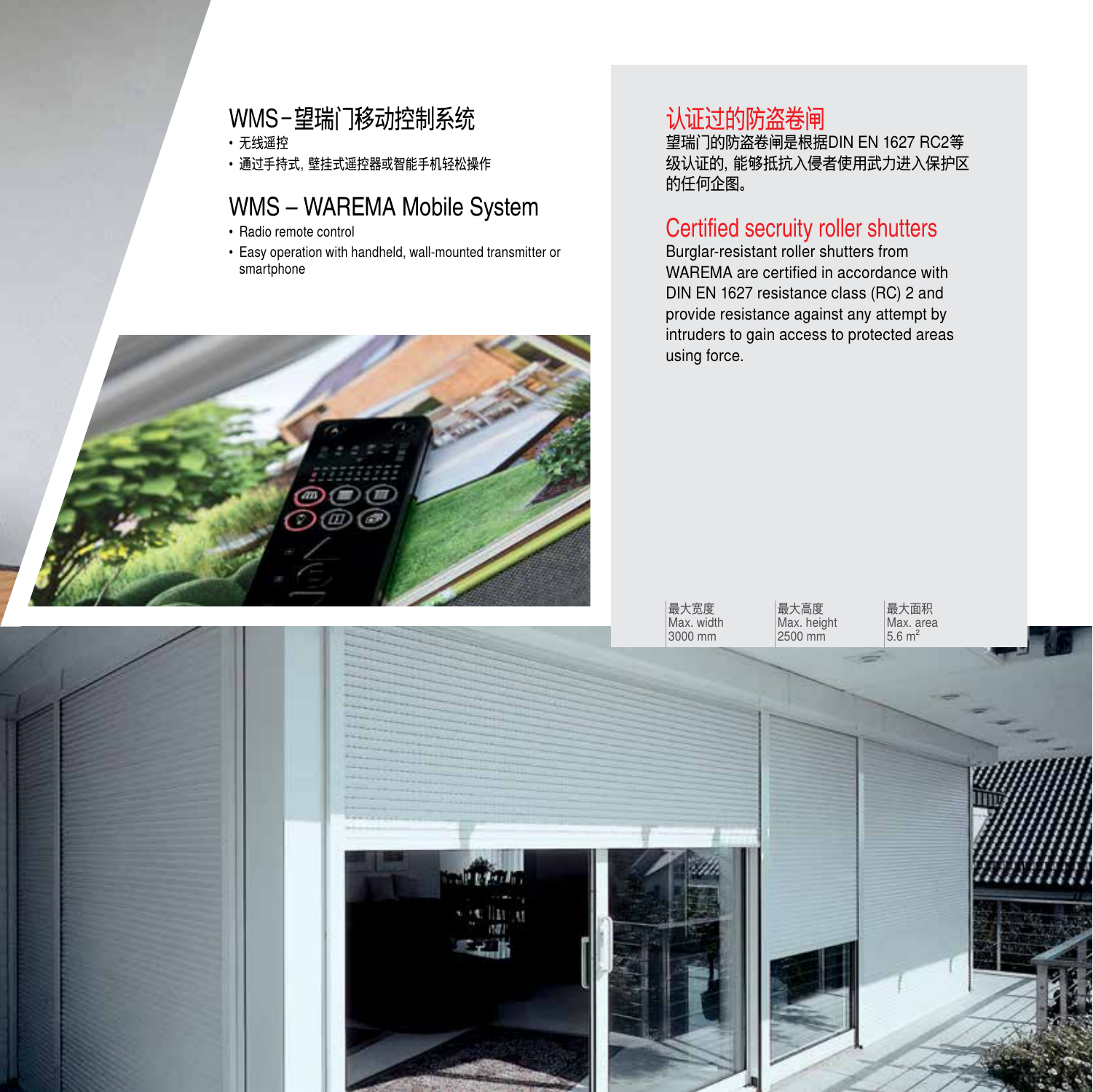

### 纱窗和花粉隔离

远离令人讨厌的害虫,如蚊子,黄蜂甚至远离花 粉。凭借我们创新的集成纱窗和隔离花粉的解决 方案,让您可以随时放松和呼吸新鲜空气。

#### Insect screen and pollen protection

Keep annoying pests like mosquitoes, wasps or even pollen outside. With our innovative integrated insect screen and pollen protection solutions you can relax and breathe easy all the time.

| 最大宽度       | 最大高度        | 最大面积                   |
|------------|-------------|------------------------|
| Max. width | Max, height | Max. area              |
| 2000 mm    | 2700 mm     | $4 - 5$ m <sup>2</sup> |

## 带有集成纱窗卷帘的卷闸和户外百叶帘

- 升降功能,可平稳控制遮阳产品的升降
- 通过特殊的密封条实现轻松开合
- 测轨中加入特制毛刷实现了更好的抗风性

#### Roller shutters and external venetian blinds with integrated insect screen roller blinds

- Soft-raise function for smooth and controlled raising of the sun shading product
- Easy closing by engaging in the special labyrinth lock
- Wind-stable through lateral fixing of the gauze using brush seals in the guide rails

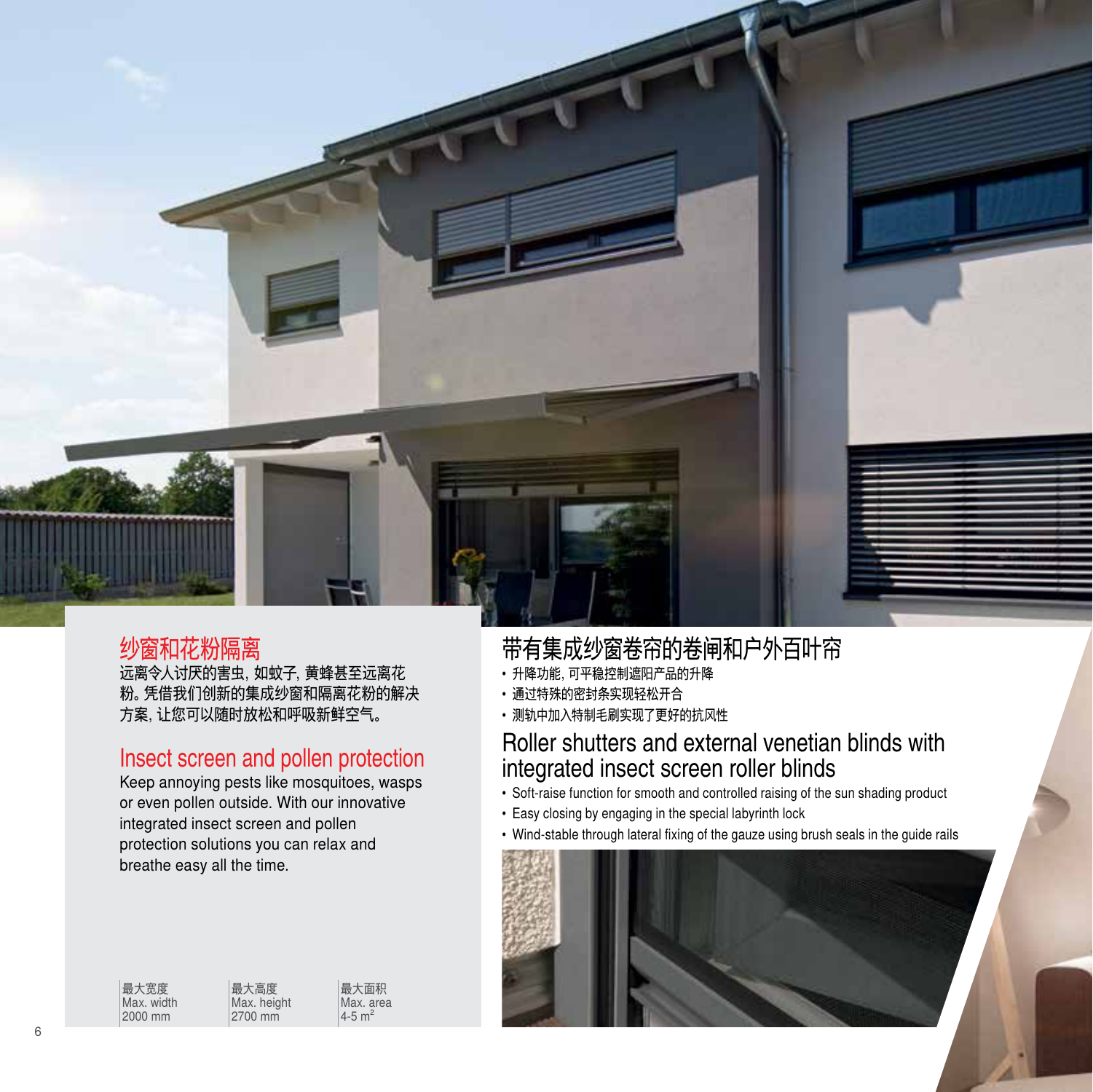## 望瑞门SecuKit双驱动系统(电动+手动)

- 为电动卷闸配备附加的手动提升带
- 如果发生电源故障,可以通过拉动手动操作带将关闭的卷闸快速 升至上限位置
- 安全可靠

## WAREMA SecuKit

- Additional belt operation for roller shutters with a motor
- In the event of a power failure a lowered curtain can be quickly raised to the upper limit position by pulling on the additional belt
- Reliable and safe



## 安全至上:归功于SecuKit双驱动系 统(电动+手动)系统的卷闸功能

如果发生电源故障,望瑞门SecuKit具有直观可靠 的辅助功能。这时它的附加手动提升带可以操控 电动卷闸和户外抗风卷帘。该系统确保在停电 时卷闸不会阻碍逃生。在电源故障的情况下,通过 拉动附加的提升带,可以将关闭的卷闸快速升高 至上限位置。

## Everything safe: thanks to SecuKit!

In case of a power failure, the WAREMA SecuKit is an intuitive and reliable supplementary accessory. It's additional belt operation for roller shutters and window awnings with a motor. This system ensures that the roller shutter will no longer block the way in case of a power failure. In the event of a power failure a lowered curtain can be quickly raised to the upper limit position by pulling on the additional belt.